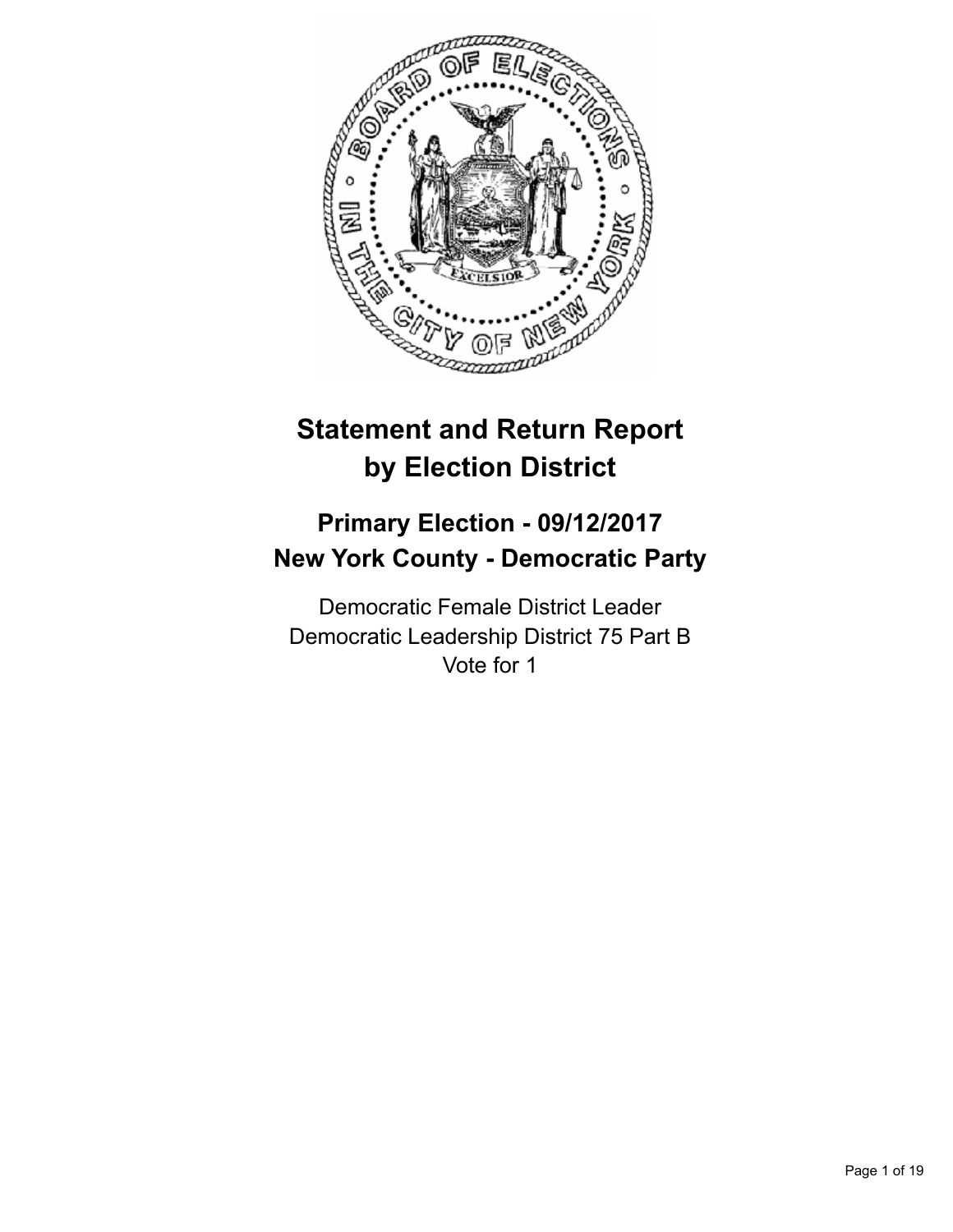

| <b>PUBLIC COUNTER</b>                                    | 80 |
|----------------------------------------------------------|----|
| <b>MANUALLY COUNTED EMERGENCY</b>                        | 0  |
| ABSENTEE / MILITARY                                      | 1  |
| <b>AFFIDAVIT</b>                                         |    |
| <b>Total Ballots</b>                                     | 82 |
| Less - Inapplicable Federal/Special Presidential Ballots | 0  |
| <b>Total Applicable Ballots</b>                          | 82 |
| DENISE M. SPILLANE                                       | 28 |
| <b>MARISA E. REDANTY</b>                                 | 23 |
| <b>BASSIE SCHACHTER (WRITE-IN)</b>                       | 1  |
| MARY SILVER (WRITE-IN)                                   |    |
| <b>Total Votes</b>                                       | 53 |
| Unrecorded                                               | 29 |

## **054/75**

| PUBLIC COUNTER                                           | 54 |
|----------------------------------------------------------|----|
| <b>MANUALLY COUNTED EMERGENCY</b>                        | 0  |
| ABSENTEE / MILITARY                                      | 0  |
| <b>AFFIDAVIT</b>                                         | 0  |
| <b>Total Ballots</b>                                     | 54 |
| Less - Inapplicable Federal/Special Presidential Ballots | 0  |
| <b>Total Applicable Ballots</b>                          | 54 |
| DENISE M. SPILLANE                                       | 19 |
| <b>MARISA E. REDANTY</b>                                 | 16 |
| <b>Total Votes</b>                                       | 35 |
| Unrecorded                                               | 19 |
|                                                          |    |

| <b>PUBLIC COUNTER</b>                                    | 90 |
|----------------------------------------------------------|----|
| MANUALLY COUNTED EMERGENCY                               | 0  |
| ABSENTEE / MILITARY                                      | 3  |
| AFFIDAVIT                                                | 0  |
| <b>Total Ballots</b>                                     | 93 |
| Less - Inapplicable Federal/Special Presidential Ballots | 0  |
| <b>Total Applicable Ballots</b>                          | 93 |
| DENISE M. SPILLANE                                       | 36 |
| <b>MARISA E. REDANTY</b>                                 | 21 |
| <b>Total Votes</b>                                       | 57 |
| Unrecorded                                               | 36 |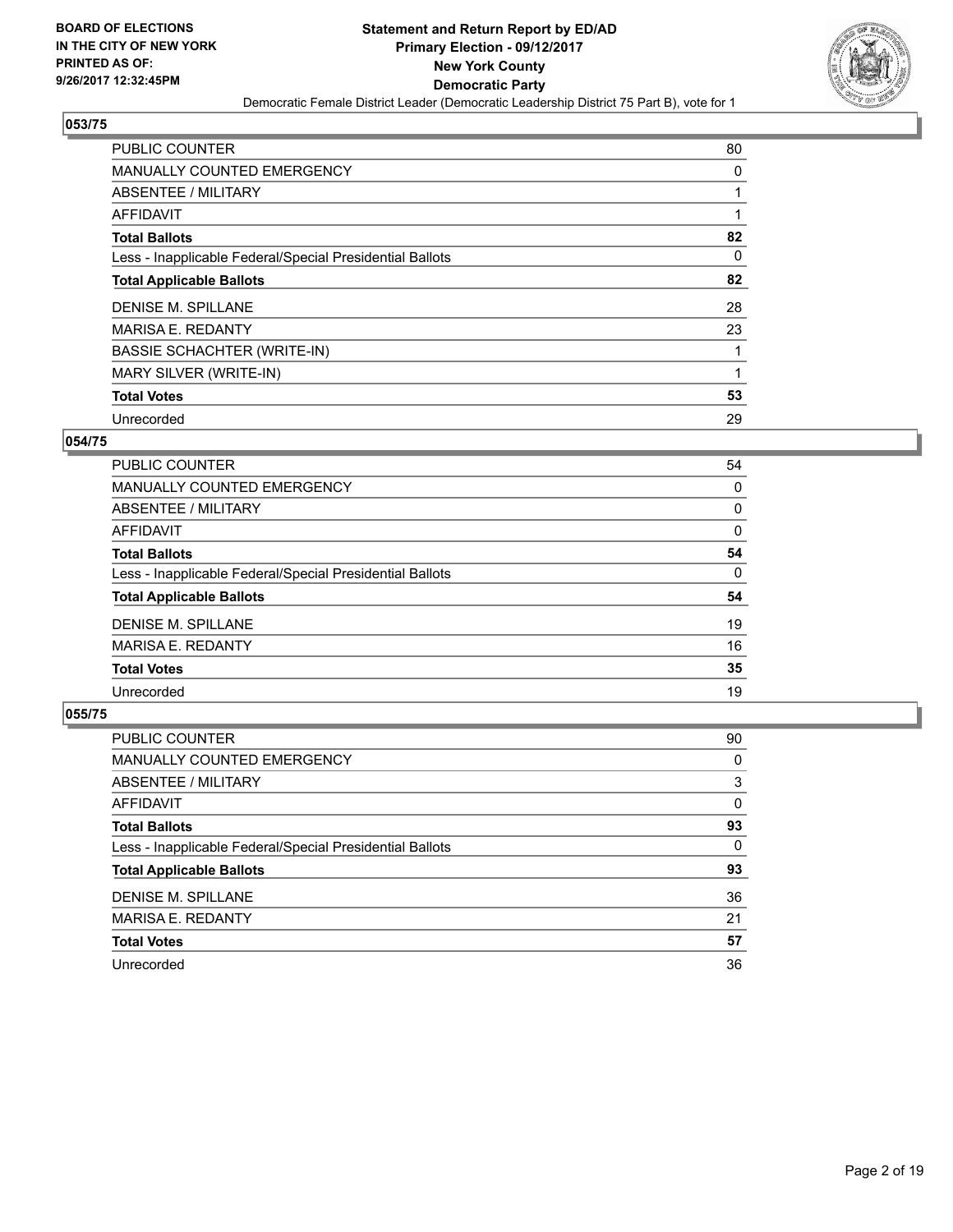

| PUBLIC COUNTER                                           | 108          |
|----------------------------------------------------------|--------------|
| <b>MANUALLY COUNTED EMERGENCY</b>                        | 0            |
| <b>ABSENTEE / MILITARY</b>                               | 10           |
| <b>AFFIDAVIT</b>                                         | $\mathbf{0}$ |
| <b>Total Ballots</b>                                     | 118          |
| Less - Inapplicable Federal/Special Presidential Ballots | 0            |
| <b>Total Applicable Ballots</b>                          | 118          |
| <b>DENISE M. SPILLANE</b>                                | 38           |
| <b>MARISA E. REDANTY</b>                                 | 38           |
| <b>Total Votes</b>                                       | 76           |
| Unrecorded                                               | 42           |

#### **057/75**

| <b>PUBLIC COUNTER</b>                                    | 41       |
|----------------------------------------------------------|----------|
| <b>MANUALLY COUNTED EMERGENCY</b>                        | 0        |
| ABSENTEE / MILITARY                                      |          |
| AFFIDAVIT                                                | $\Omega$ |
| <b>Total Ballots</b>                                     | 42       |
| Less - Inapplicable Federal/Special Presidential Ballots | 0        |
| <b>Total Applicable Ballots</b>                          | 42       |
| DENISE M. SPILLANE                                       | 17       |
| <b>MARISA E. REDANTY</b>                                 | 11       |
| <b>Total Votes</b>                                       | 28       |
| Unrecorded                                               | 14       |
|                                                          |          |

| <b>PUBLIC COUNTER</b>                                    | 45 |
|----------------------------------------------------------|----|
| <b>MANUALLY COUNTED EMERGENCY</b>                        | 0  |
| ABSENTEE / MILITARY                                      |    |
| <b>AFFIDAVIT</b>                                         | 0  |
| <b>Total Ballots</b>                                     | 46 |
| Less - Inapplicable Federal/Special Presidential Ballots | 0  |
| <b>Total Applicable Ballots</b>                          | 46 |
| <b>DENISE M. SPILLANE</b>                                | 19 |
| <b>MARISA E. REDANTY</b>                                 | 21 |
| <b>Total Votes</b>                                       | 40 |
|                                                          |    |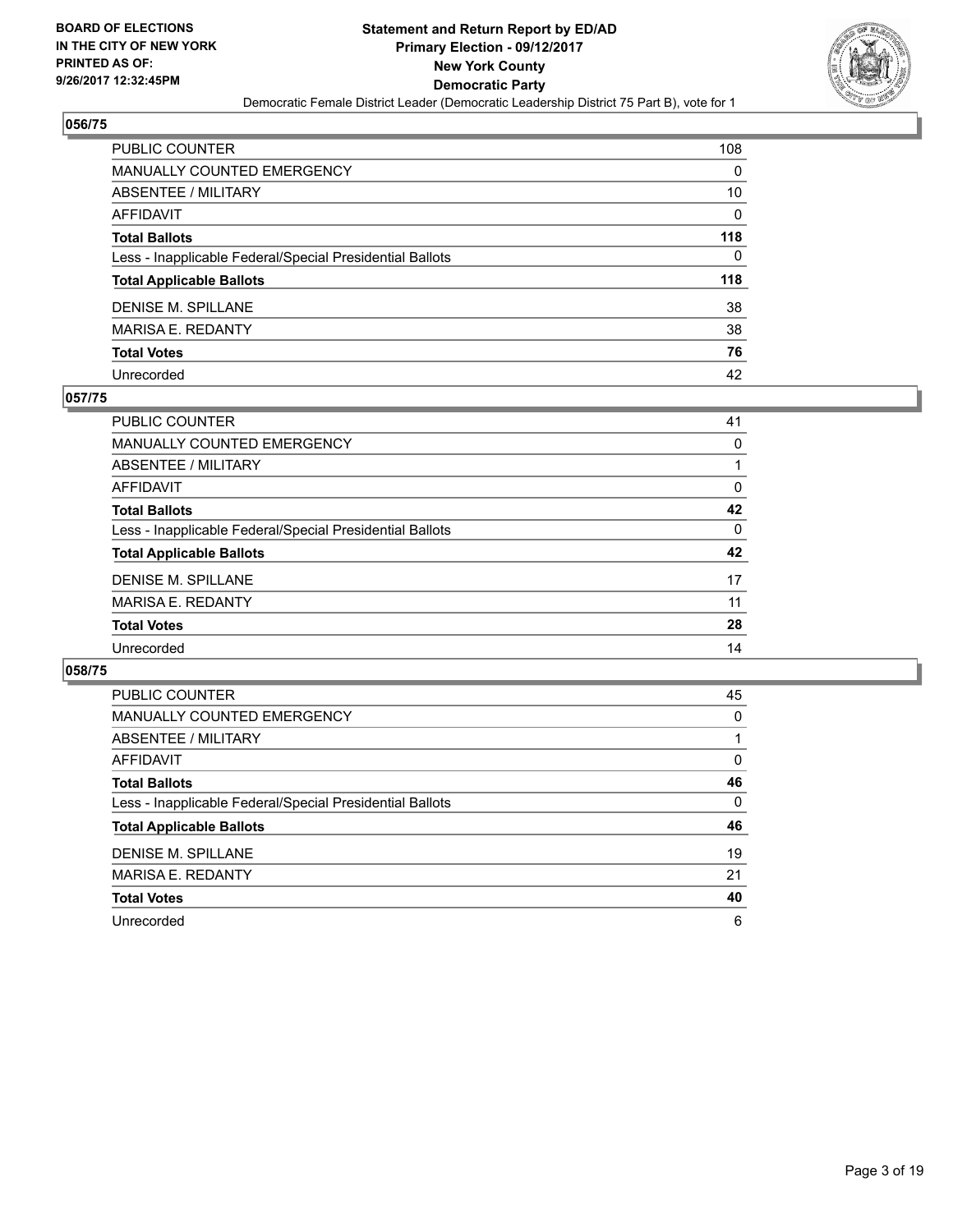

| PUBLIC COUNTER                                           | 97  |
|----------------------------------------------------------|-----|
| <b>MANUALLY COUNTED EMERGENCY</b>                        | 0   |
| <b>ABSENTEE / MILITARY</b>                               | 2   |
| AFFIDAVIT                                                | 2   |
| <b>Total Ballots</b>                                     | 101 |
| Less - Inapplicable Federal/Special Presidential Ballots | 0   |
| <b>Total Applicable Ballots</b>                          | 101 |
| <b>DENISE M. SPILLANE</b>                                | 42  |
| <b>MARISA E. REDANTY</b>                                 | 38  |
| <b>Total Votes</b>                                       | 80  |
| Unrecorded                                               | 21  |

#### **060/75**

| A                                                        |   |
|----------------------------------------------------------|---|
| <b>Total Votes</b>                                       |   |
| <b>MARISA E. REDANTY</b>                                 | 0 |
| DENISE M. SPILLANE                                       |   |
| <b>Total Applicable Ballots</b>                          |   |
| Less - Inapplicable Federal/Special Presidential Ballots | 0 |
| <b>Total Ballots</b>                                     |   |
| AFFIDAVIT                                                | 0 |
| ABSENTEE / MILITARY                                      | 0 |
| <b>MANUALLY COUNTED EMERGENCY</b>                        | 0 |
| <b>PUBLIC COUNTER</b>                                    |   |

## **061/75 COMBINED into: 060/75**

| <b>PUBLIC COUNTER</b>                                    | 66 |
|----------------------------------------------------------|----|
| <b>MANUALLY COUNTED EMERGENCY</b>                        | 0  |
| ABSENTEE / MILITARY                                      | 3  |
| AFFIDAVIT                                                |    |
| <b>Total Ballots</b>                                     | 70 |
| Less - Inapplicable Federal/Special Presidential Ballots | 0  |
| <b>Total Applicable Ballots</b>                          | 70 |
| DENISE M. SPILLANE                                       | 23 |
| <b>MARISA E. REDANTY</b>                                 | 28 |
| AYAAN HERSI ALI (WRITE-IN)                               |    |
| <b>Total Votes</b>                                       | 52 |
| Unrecorded                                               | 18 |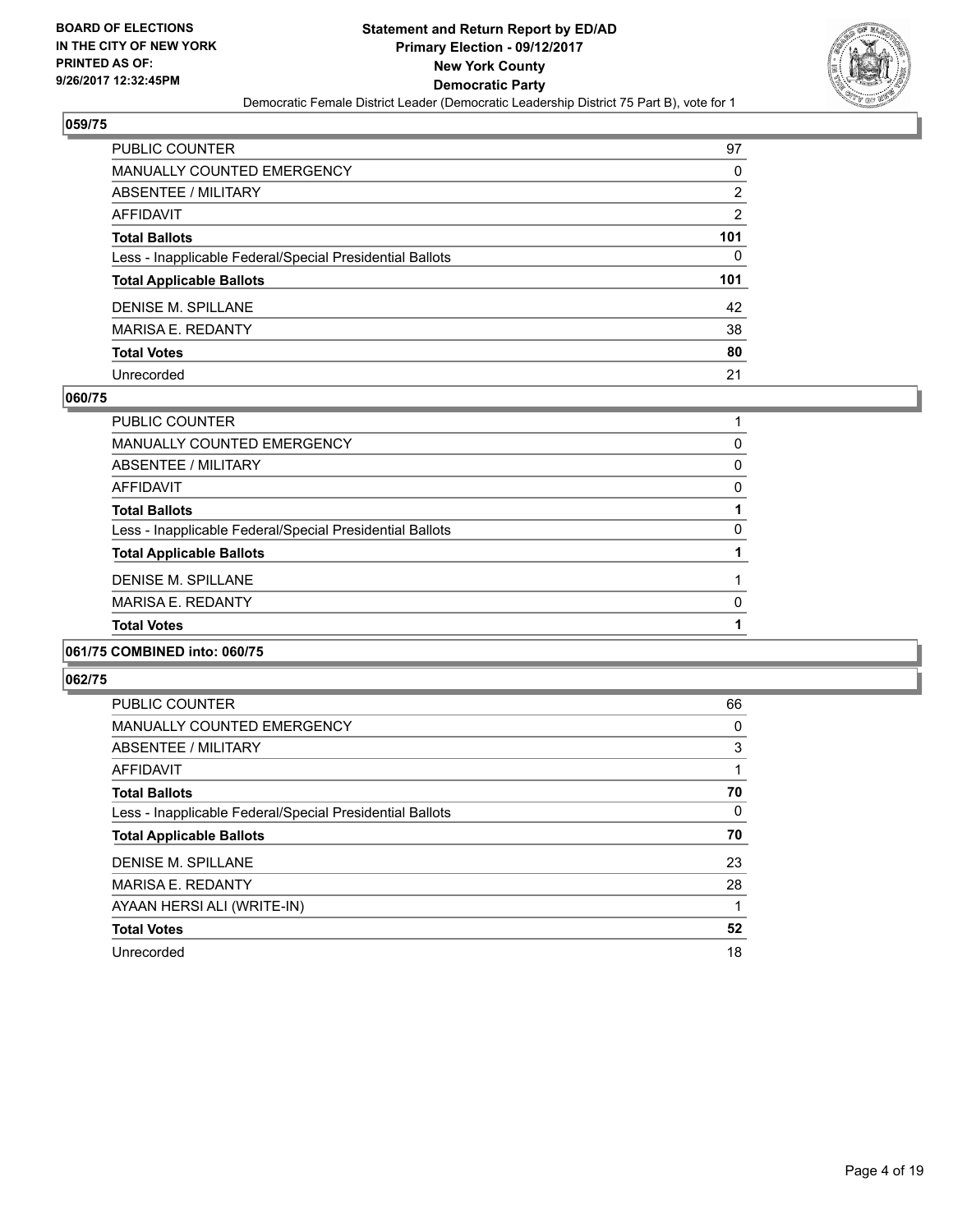

| <b>PUBLIC COUNTER</b>                                    | 75 |
|----------------------------------------------------------|----|
| <b>MANUALLY COUNTED EMERGENCY</b>                        | 0  |
| <b>ABSENTEE / MILITARY</b>                               | 2  |
| <b>AFFIDAVIT</b>                                         |    |
| <b>Total Ballots</b>                                     | 78 |
| Less - Inapplicable Federal/Special Presidential Ballots | 0  |
| <b>Total Applicable Ballots</b>                          | 78 |
| <b>DENISE M. SPILLANE</b>                                | 26 |
| <b>MARISA E. REDANTY</b>                                 | 28 |
| <b>Total Votes</b>                                       | 54 |
| Unrecorded                                               | 24 |

#### **064/75**

| <b>PUBLIC COUNTER</b>                                    | 33       |
|----------------------------------------------------------|----------|
| MANUALLY COUNTED EMERGENCY                               | 0        |
| ABSENTEE / MILITARY                                      | 2        |
| AFFIDAVIT                                                | $\Omega$ |
| <b>Total Ballots</b>                                     | 35       |
| Less - Inapplicable Federal/Special Presidential Ballots | 0        |
| <b>Total Applicable Ballots</b>                          | 35       |
| <b>DENISE M. SPILLANE</b>                                | 8        |
| <b>MARISA E. REDANTY</b>                                 | 18       |
| <b>Total Votes</b>                                       | 26       |
| Unrecorded                                               | 9        |

| <b>PUBLIC COUNTER</b>                                    | 0        |
|----------------------------------------------------------|----------|
| MANUALLY COUNTED EMERGENCY                               | 0        |
| ABSENTEE / MILITARY                                      | 0        |
| AFFIDAVIT                                                | 0        |
| <b>Total Ballots</b>                                     | 0        |
| Less - Inapplicable Federal/Special Presidential Ballots | 0        |
| <b>Total Applicable Ballots</b>                          | 0        |
| DENISE M. SPILLANE                                       | 0        |
| <b>MARISA E. REDANTY</b>                                 | $\Omega$ |
| <b>Total Votes</b>                                       | 0        |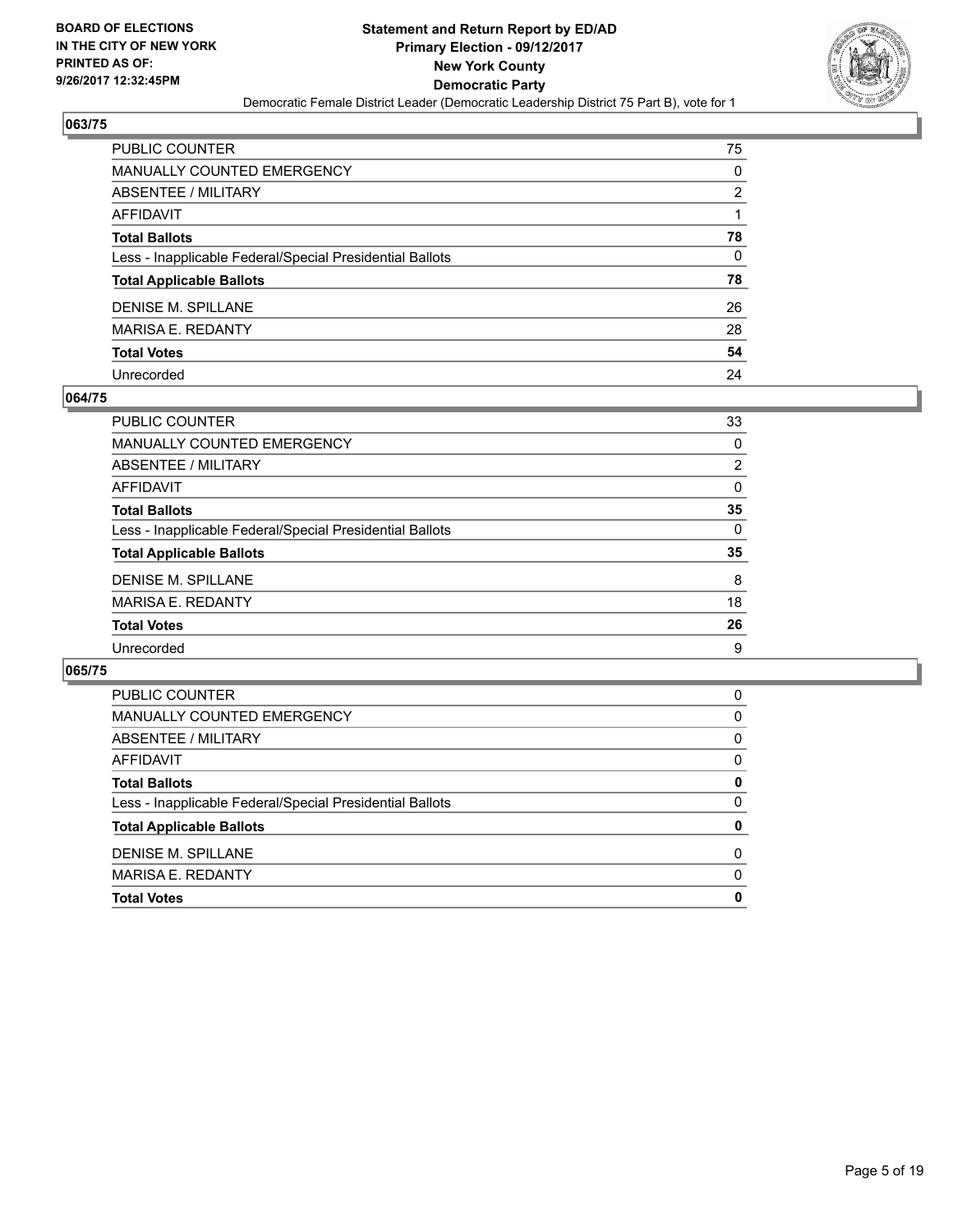

| PUBLIC COUNTER                                           | 27 |
|----------------------------------------------------------|----|
| <b>MANUALLY COUNTED EMERGENCY</b>                        | 0  |
| <b>ABSENTEE / MILITARY</b>                               | 0  |
| AFFIDAVIT                                                | 0  |
| <b>Total Ballots</b>                                     | 27 |
| Less - Inapplicable Federal/Special Presidential Ballots | 0  |
| <b>Total Applicable Ballots</b>                          | 27 |
| <b>DENISE M. SPILLANE</b>                                | 4  |
| <b>MARISA E. REDANTY</b>                                 | 13 |
| <b>Total Votes</b>                                       | 17 |
| Unrecorded                                               | 10 |

#### **067/75**

| PUBLIC COUNTER                                           | 42       |
|----------------------------------------------------------|----------|
| <b>MANUALLY COUNTED EMERGENCY</b>                        | 0        |
| ABSENTEE / MILITARY                                      | 3        |
| AFFIDAVIT                                                | $\Omega$ |
| <b>Total Ballots</b>                                     | 45       |
| Less - Inapplicable Federal/Special Presidential Ballots | 0        |
| <b>Total Applicable Ballots</b>                          | 45       |
| DENISE M. SPILLANE                                       | 11       |
| <b>MARISA E. REDANTY</b>                                 | 23       |
| <b>Total Votes</b>                                       | 34       |
| Unrecorded                                               | 11       |

| <b>PUBLIC COUNTER</b>                                    | 55 |
|----------------------------------------------------------|----|
| <b>MANUALLY COUNTED EMERGENCY</b>                        | 0  |
| ABSENTEE / MILITARY                                      | 2  |
| AFFIDAVIT                                                | 0  |
| <b>Total Ballots</b>                                     | 57 |
| Less - Inapplicable Federal/Special Presidential Ballots | 0  |
| <b>Total Applicable Ballots</b>                          | 57 |
| <b>DENISE M. SPILLANE</b>                                | 15 |
| MARISA E. REDANTY                                        | 22 |
| <b>Total Votes</b>                                       | 37 |
| Unrecorded                                               | 20 |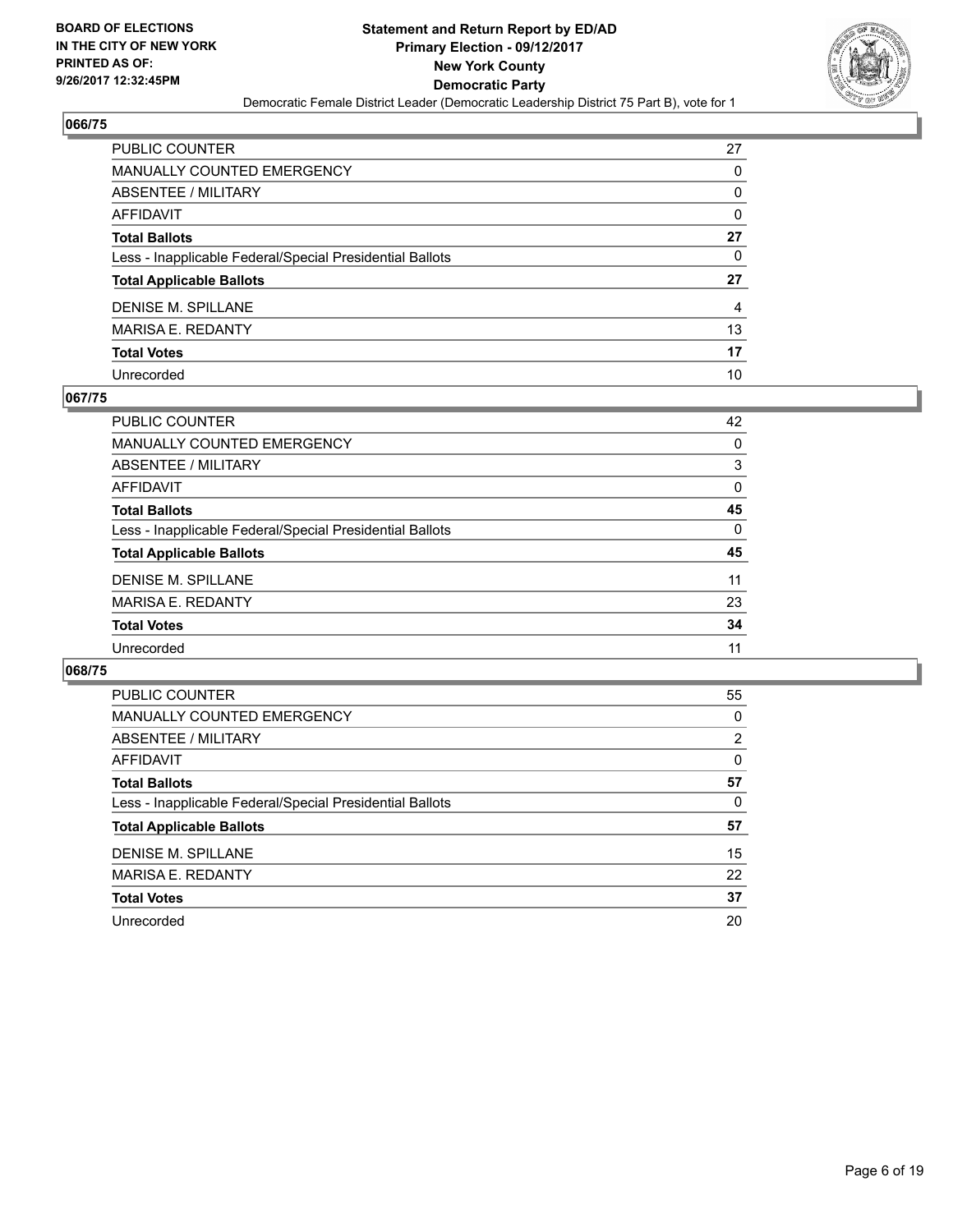

| PUBLIC COUNTER                                           | 21 |
|----------------------------------------------------------|----|
| <b>MANUALLY COUNTED EMERGENCY</b>                        | 0  |
| <b>ABSENTEE / MILITARY</b>                               | 2  |
| AFFIDAVIT                                                | 0  |
| <b>Total Ballots</b>                                     | 23 |
| Less - Inapplicable Federal/Special Presidential Ballots | 0  |
| <b>Total Applicable Ballots</b>                          | 23 |
| <b>DENISE M. SPILLANE</b>                                | 12 |
| <b>MARISA E. REDANTY</b>                                 | 4  |
| <b>Total Votes</b>                                       | 16 |
| Unrecorded                                               | 7  |

#### **070/75**

| PUBLIC COUNTER                                           | 122   |
|----------------------------------------------------------|-------|
| MANUALLY COUNTED EMERGENCY                               | 0     |
| ABSENTEE / MILITARY                                      | 3     |
| AFFIDAVIT                                                | 0     |
| <b>Total Ballots</b>                                     | 125   |
| Less - Inapplicable Federal/Special Presidential Ballots | 0     |
| <b>Total Applicable Ballots</b>                          | 125   |
| DENISE M. SPILLANE                                       | 48    |
| <b>MARISA E. REDANTY</b>                                 | 64    |
| <b>Total Votes</b>                                       | $112$ |
| Unrecorded                                               | 13    |

| <b>PUBLIC COUNTER</b>                                    | 423 |
|----------------------------------------------------------|-----|
| <b>MANUALLY COUNTED EMERGENCY</b>                        | 0   |
| ABSENTEE / MILITARY                                      | 17  |
| AFFIDAVIT                                                |     |
| <b>Total Ballots</b>                                     | 441 |
| Less - Inapplicable Federal/Special Presidential Ballots | 0   |
| <b>Total Applicable Ballots</b>                          | 441 |
| <b>DENISE M. SPILLANE</b>                                | 68  |
| <b>MARISA E. REDANTY</b>                                 | 345 |
| ANNE HAAS (WRITE-IN)                                     |     |
| YETTA KURLAND (WRITE-IN)                                 | 1   |
| <b>Total Votes</b>                                       | 415 |
| Unrecorded                                               | 26  |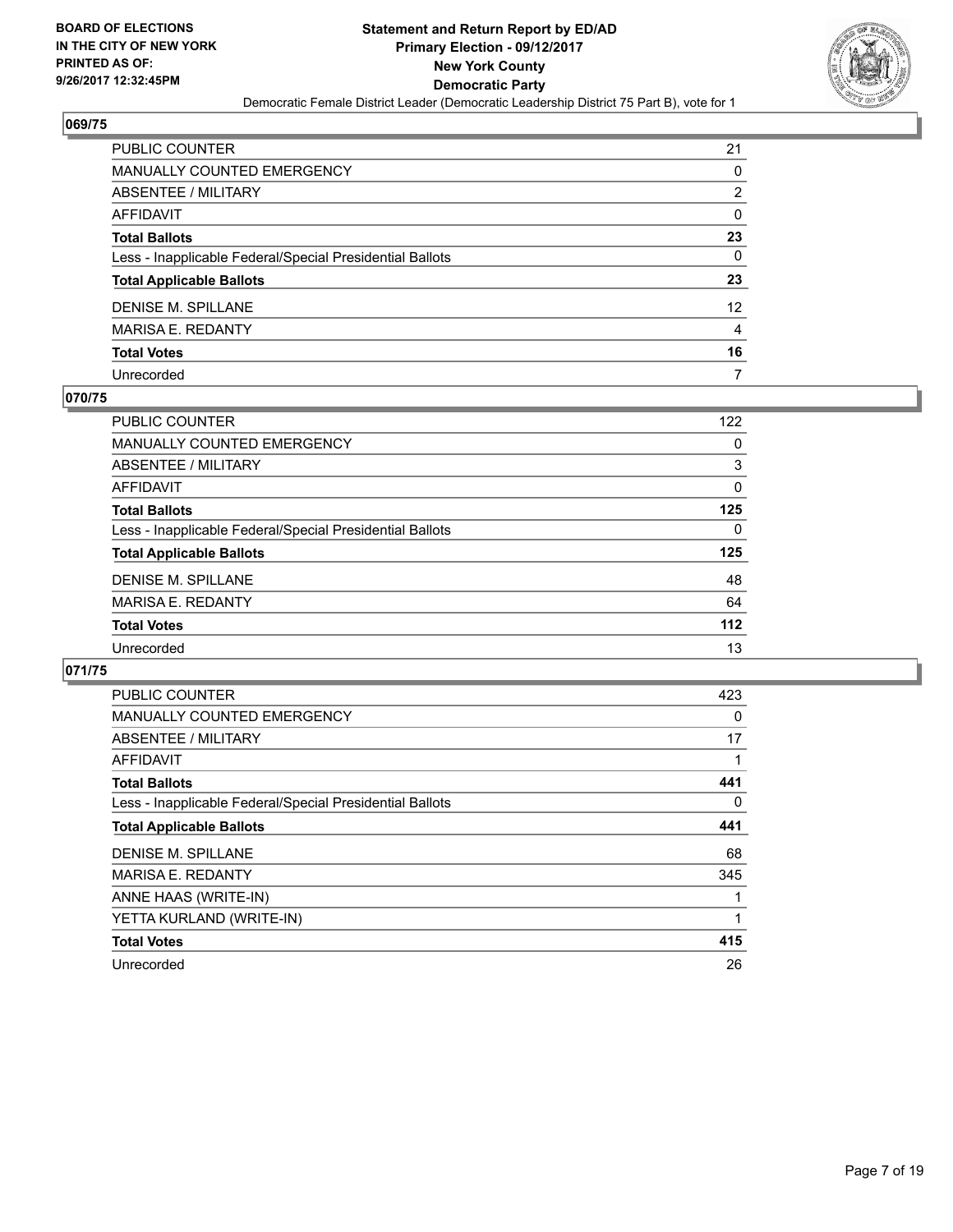

| <b>PUBLIC COUNTER</b>                                    | 458 |
|----------------------------------------------------------|-----|
| <b>MANUALLY COUNTED EMERGENCY</b>                        | 0   |
| ABSENTEE / MILITARY                                      | 8   |
| AFFIDAVIT                                                | 2   |
| <b>Total Ballots</b>                                     | 468 |
| Less - Inapplicable Federal/Special Presidential Ballots | 0   |
| <b>Total Applicable Ballots</b>                          | 468 |
| DENISE M. SPILLANE                                       | 160 |
| <b>MARISA E. REDANTY</b>                                 | 261 |
| HILLARY CLINTON (WRITE-IN)                               |     |
| <b>Total Votes</b>                                       | 422 |
| Unrecorded                                               | 46  |

#### **073/75**

| <b>PUBLIC COUNTER</b>                                    | 79 |
|----------------------------------------------------------|----|
| MANUALLY COUNTED EMERGENCY                               | 0  |
| ABSENTEE / MILITARY                                      | 7  |
| AFFIDAVIT                                                |    |
| <b>Total Ballots</b>                                     | 87 |
| Less - Inapplicable Federal/Special Presidential Ballots | 0  |
| <b>Total Applicable Ballots</b>                          | 87 |
| <b>DENISE M. SPILLANE</b>                                | 36 |
| <b>MARISA E. REDANTY</b>                                 | 38 |
| ROBIN ROTHMAN (WRITE-IN)                                 |    |
| <b>Total Votes</b>                                       | 75 |
| Unrecorded                                               | 12 |

| PUBLIC COUNTER                                           | 50 |
|----------------------------------------------------------|----|
| MANUALLY COUNTED EMERGENCY                               | 0  |
| ABSENTEE / MILITARY                                      | 3  |
| AFFIDAVIT                                                |    |
| <b>Total Ballots</b>                                     | 54 |
| Less - Inapplicable Federal/Special Presidential Ballots | 0  |
| <b>Total Applicable Ballots</b>                          | 54 |
| DENISE M. SPILLANE                                       | 18 |
| <b>MARISA E. REDANTY</b>                                 | 22 |
| <b>Total Votes</b>                                       | 40 |
| Unrecorded                                               | 14 |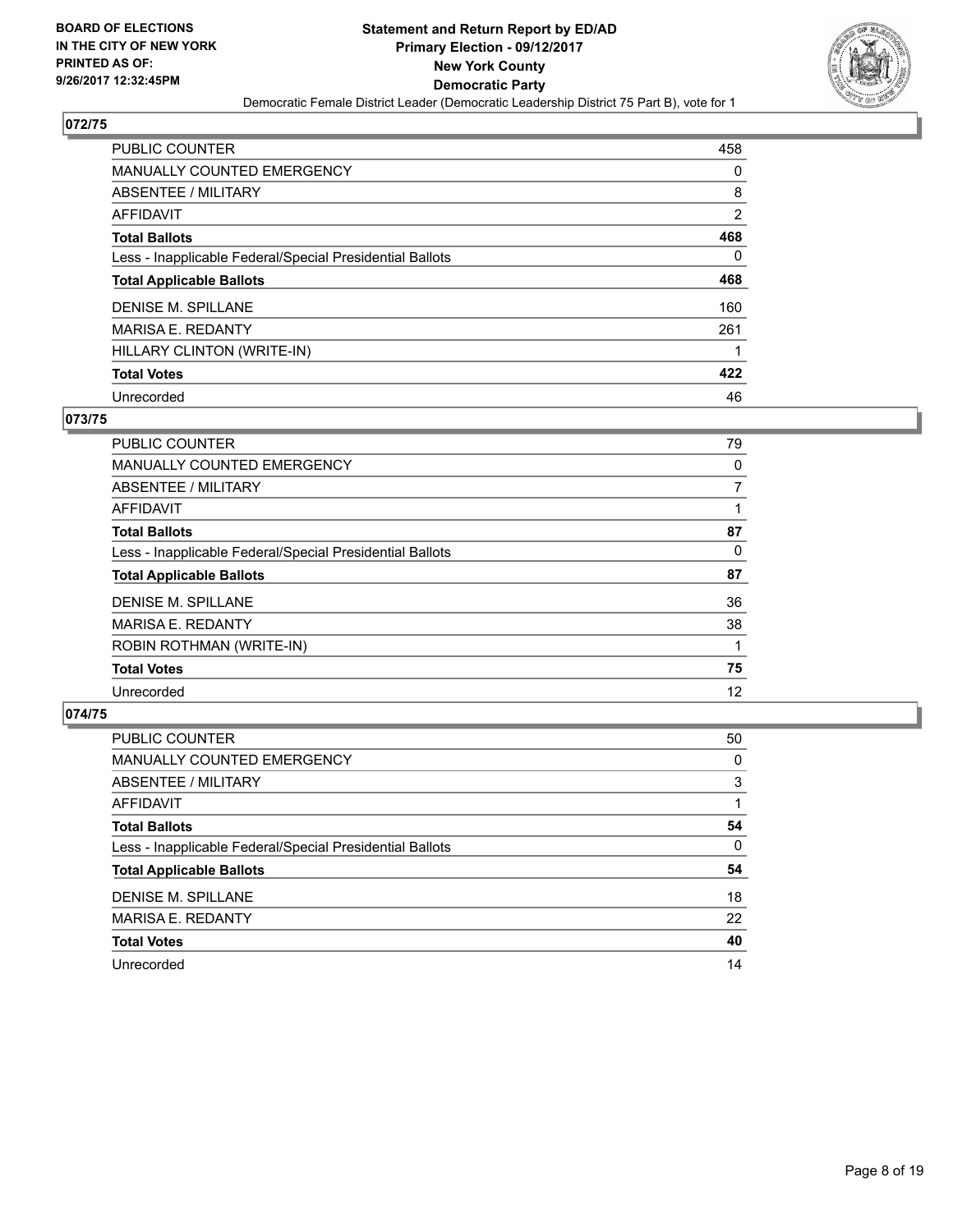

| <b>PUBLIC COUNTER</b>                                    | 61 |
|----------------------------------------------------------|----|
| <b>MANUALLY COUNTED EMERGENCY</b>                        | 0  |
| ABSENTEE / MILITARY                                      | 5  |
| AFFIDAVIT                                                |    |
| <b>Total Ballots</b>                                     | 67 |
| Less - Inapplicable Federal/Special Presidential Ballots | 0  |
| <b>Total Applicable Ballots</b>                          | 67 |
| DENISE M. SPILLANE                                       | 27 |
| <b>MARISA E. REDANTY</b>                                 | 21 |
|                                                          |    |
| <b>JIMMY MCMANUS (WRITE-IN)</b>                          |    |
| <b>Total Votes</b>                                       | 49 |

#### **076/75**

| PUBLIC COUNTER                                           | 74             |
|----------------------------------------------------------|----------------|
| MANUALLY COUNTED EMERGENCY                               | 0              |
| ABSENTEE / MILITARY                                      | $\overline{2}$ |
| <b>AFFIDAVIT</b>                                         |                |
| <b>Total Ballots</b>                                     | 77             |
| Less - Inapplicable Federal/Special Presidential Ballots | 0              |
| <b>Total Applicable Ballots</b>                          | 77             |
| DENISE M. SPILLANE                                       | 31             |
| <b>MARISA E. REDANTY</b>                                 | 28             |
| <b>Total Votes</b>                                       | 59             |
| Unrecorded                                               | 18             |

| PUBLIC COUNTER                                           | 48 |
|----------------------------------------------------------|----|
| MANUALLY COUNTED EMERGENCY                               | 0  |
| ABSENTEE / MILITARY                                      | 5  |
| AFFIDAVIT                                                | 0  |
| <b>Total Ballots</b>                                     | 53 |
| Less - Inapplicable Federal/Special Presidential Ballots | 0  |
| <b>Total Applicable Ballots</b>                          | 53 |
| DENISE M. SPILLANE                                       | 26 |
| <b>MARISA E. REDANTY</b>                                 | 23 |
| <b>Total Votes</b>                                       | 49 |
| Unrecorded                                               | 4  |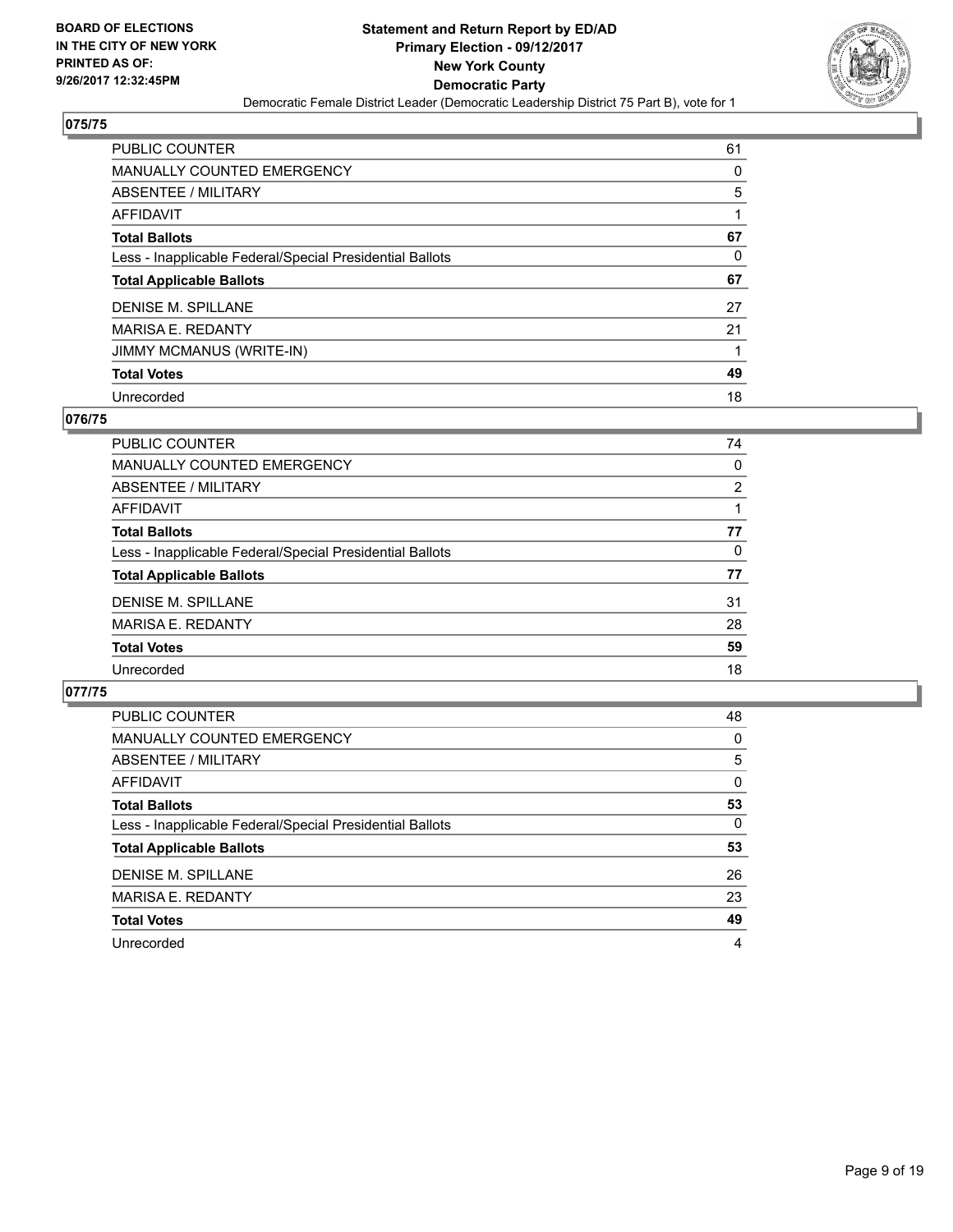

| PUBLIC COUNTER                                           | 67           |
|----------------------------------------------------------|--------------|
| <b>MANUALLY COUNTED EMERGENCY</b>                        | 0            |
| <b>ABSENTEE / MILITARY</b>                               | 4            |
| AFFIDAVIT                                                |              |
| <b>Total Ballots</b>                                     | 72           |
| Less - Inapplicable Federal/Special Presidential Ballots | $\mathbf{0}$ |
| <b>Total Applicable Ballots</b>                          | 72           |
| <b>DENISE M. SPILLANE</b>                                | 25           |
| <b>MARISA E. REDANTY</b>                                 | 40           |
| <b>Total Votes</b>                                       | 65           |
| Unrecorded                                               | 7            |

#### **079/75**

| <b>PUBLIC COUNTER</b>                                    | 79             |
|----------------------------------------------------------|----------------|
| <b>MANUALLY COUNTED EMERGENCY</b>                        | 0              |
| ABSENTEE / MILITARY                                      | $\overline{2}$ |
| AFFIDAVIT                                                | $\Omega$       |
| <b>Total Ballots</b>                                     | 81             |
| Less - Inapplicable Federal/Special Presidential Ballots | 0              |
| <b>Total Applicable Ballots</b>                          | 81             |
| DENISE M. SPILLANE                                       | 32             |
| <b>MARISA E. REDANTY</b>                                 | 33             |
| <b>Total Votes</b>                                       | 65             |
| Unrecorded                                               | 16             |
|                                                          |                |

| PUBLIC COUNTER                                           | 81 |
|----------------------------------------------------------|----|
| <b>MANUALLY COUNTED EMERGENCY</b>                        | 0  |
| ABSENTEE / MILITARY                                      | 3  |
| AFFIDAVIT                                                | 2  |
| <b>Total Ballots</b>                                     | 86 |
| Less - Inapplicable Federal/Special Presidential Ballots | 0  |
| <b>Total Applicable Ballots</b>                          | 86 |
| <b>DENISE M. SPILLANE</b>                                | 34 |
| <b>MARISA E. REDANTY</b>                                 | 34 |
| VALENTINA MORALES (WRITE-IN)                             |    |
| <b>Total Votes</b>                                       | 69 |
| Unrecorded                                               | 17 |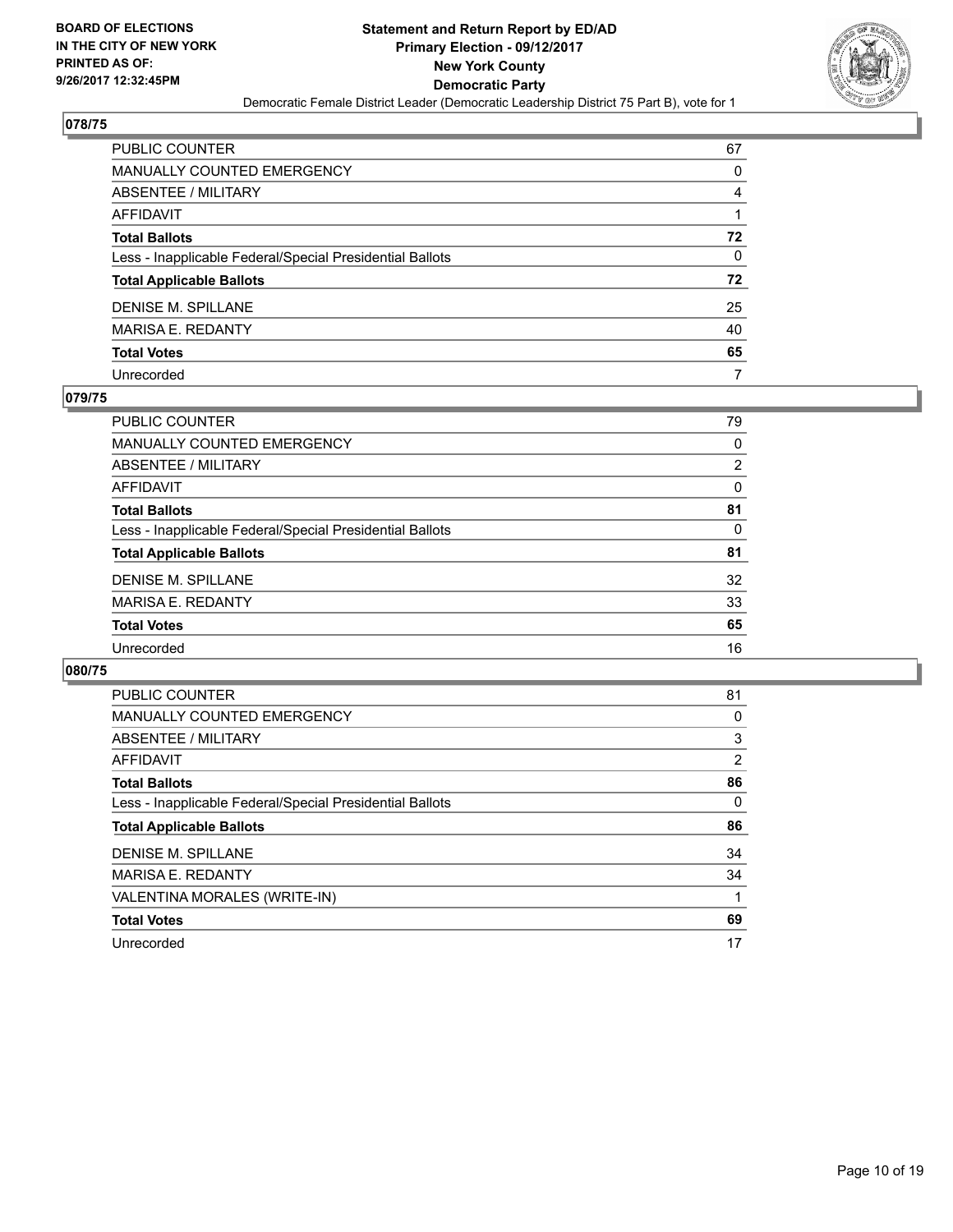

| PUBLIC COUNTER                                           | 48           |
|----------------------------------------------------------|--------------|
| MANUALLY COUNTED EMERGENCY                               | 0            |
| ABSENTEE / MILITARY                                      |              |
| AFFIDAVIT                                                |              |
| Total Ballots                                            | 50           |
| Less - Inapplicable Federal/Special Presidential Ballots | $\mathbf{0}$ |
| <b>Total Applicable Ballots</b>                          | 50           |
| DENISE M. SPILLANE                                       | 21           |
| MARISA E. REDANTY                                        | 24           |
| <b>Total Votes</b>                                       | 45           |
| Unrecorded                                               | 5            |

#### **082/75**

| PUBLIC COUNTER                                           | 99  |
|----------------------------------------------------------|-----|
| MANUALLY COUNTED EMERGENCY                               | 0   |
| ABSENTEE / MILITARY                                      | 2   |
| AFFIDAVIT                                                | 0   |
| <b>Total Ballots</b>                                     | 101 |
| Less - Inapplicable Federal/Special Presidential Ballots | 0   |
| <b>Total Applicable Ballots</b>                          | 101 |
| DENISE M. SPILLANE                                       | 35  |
| <b>MARISA E. REDANTY</b>                                 | 52  |
| <b>Total Votes</b>                                       | 87  |
| Unrecorded                                               | 14  |

| <b>PUBLIC COUNTER</b>                                    | 114 |
|----------------------------------------------------------|-----|
| <b>MANUALLY COUNTED EMERGENCY</b>                        | 0   |
| ABSENTEE / MILITARY                                      | 4   |
| AFFIDAVIT                                                |     |
| <b>Total Ballots</b>                                     | 119 |
| Less - Inapplicable Federal/Special Presidential Ballots | 0   |
| <b>Total Applicable Ballots</b>                          | 119 |
| <b>DENISE M. SPILLANE</b>                                | 60  |
| <b>MARISA E. REDANTY</b>                                 | 40  |
| <b>Total Votes</b>                                       | 100 |
| Unrecorded                                               | 19  |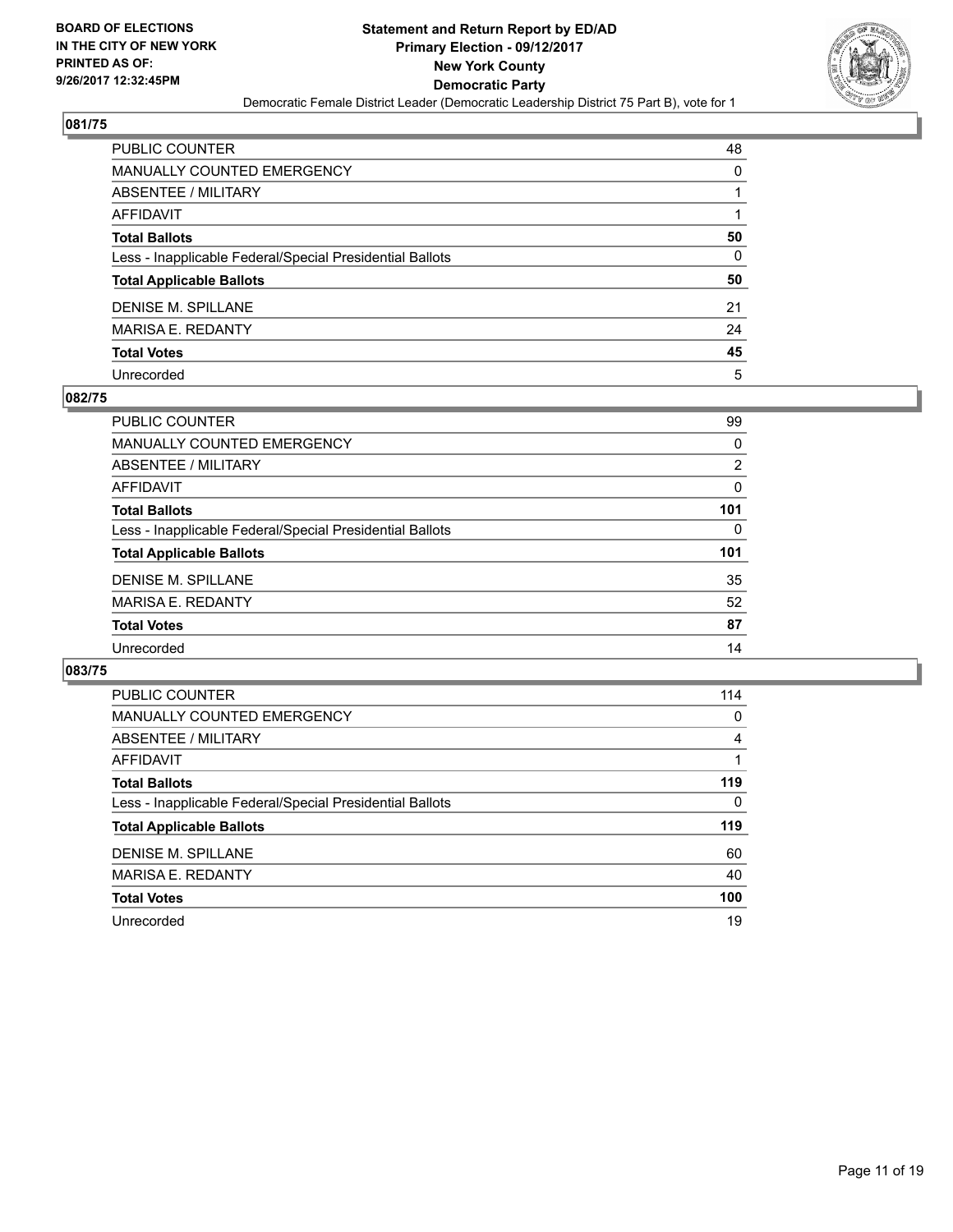

| PUBLIC COUNTER                                           | 83           |
|----------------------------------------------------------|--------------|
| <b>MANUALLY COUNTED EMERGENCY</b>                        | $\Omega$     |
| ABSENTEE / MILITARY                                      | 0            |
| <b>AFFIDAVIT</b>                                         |              |
| <b>Total Ballots</b>                                     | 84           |
| Less - Inapplicable Federal/Special Presidential Ballots | $\mathbf{0}$ |
| <b>Total Applicable Ballots</b>                          | 84           |
| <b>DENISE M. SPILLANE</b>                                | 43           |
| <b>MARISA E. REDANTY</b>                                 | 26           |
| <b>Total Votes</b>                                       | 69           |
| Unrecorded                                               | 15           |

#### **085/75**

| PUBLIC COUNTER                                           | 59 |
|----------------------------------------------------------|----|
| <b>MANUALLY COUNTED EMERGENCY</b>                        | 0  |
| ABSENTEE / MILITARY                                      | 5  |
| AFFIDAVIT                                                | 0  |
| <b>Total Ballots</b>                                     | 64 |
| Less - Inapplicable Federal/Special Presidential Ballots | 0  |
| <b>Total Applicable Ballots</b>                          | 64 |
| DENISE M. SPILLANE                                       | 26 |
| <b>MARISA E. REDANTY</b>                                 | 25 |
| <b>Total Votes</b>                                       | 51 |
| Unrecorded                                               | 13 |

| <b>PUBLIC COUNTER</b>                                    | 4 |
|----------------------------------------------------------|---|
| MANUALLY COUNTED EMERGENCY                               | 0 |
| ABSENTEE / MILITARY                                      | 0 |
| AFFIDAVIT                                                | 0 |
| <b>Total Ballots</b>                                     | 4 |
| Less - Inapplicable Federal/Special Presidential Ballots | 0 |
|                                                          |   |
| <b>Total Applicable Ballots</b>                          | 4 |
| DENISE M. SPILLANE                                       | 0 |
| <b>MARISA E. REDANTY</b>                                 | 3 |
| <b>Total Votes</b>                                       | 3 |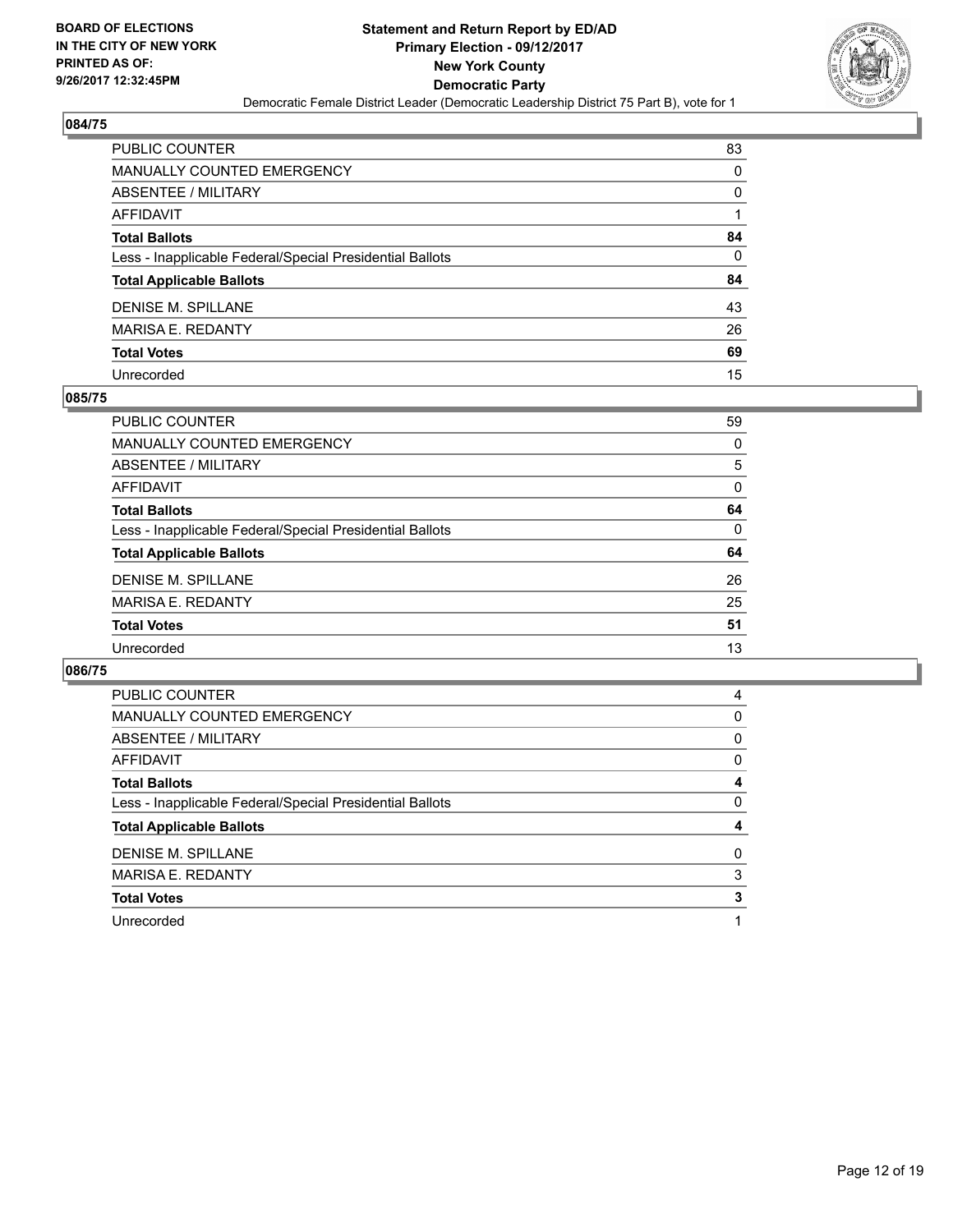

| PUBLIC COUNTER                                           | 91           |
|----------------------------------------------------------|--------------|
| MANUALLY COUNTED EMERGENCY                               | 0            |
| ABSENTEE / MILITARY                                      | 3            |
| AFFIDAVIT                                                | 0            |
| Total Ballots                                            | 94           |
| Less - Inapplicable Federal/Special Presidential Ballots | $\mathbf{0}$ |
| <b>Total Applicable Ballots</b>                          | 94           |
| DENISE M. SPILLANE                                       | 27           |
| MARISA E. REDANTY                                        | 39           |
| <b>Total Votes</b>                                       | 66           |
| Unrecorded                                               | 28           |

#### **088/75**

| <b>PUBLIC COUNTER</b>                                    | 73 |
|----------------------------------------------------------|----|
| MANUALLY COUNTED EMERGENCY                               | 0  |
| ABSENTEE / MILITARY                                      | 4  |
| AFFIDAVIT                                                | 2  |
| <b>Total Ballots</b>                                     | 79 |
| Less - Inapplicable Federal/Special Presidential Ballots | 0  |
| <b>Total Applicable Ballots</b>                          | 79 |
| DENISE M. SPILLANE                                       | 19 |
| <b>MARISA E. REDANTY</b>                                 | 23 |
| <b>Total Votes</b>                                       | 42 |
| Unrecorded                                               | 37 |
|                                                          |    |

| <b>PUBLIC COUNTER</b>                                    | 34 |
|----------------------------------------------------------|----|
| <b>MANUALLY COUNTED EMERGENCY</b>                        | 0  |
| ABSENTEE / MILITARY                                      | 3  |
| <b>AFFIDAVIT</b>                                         | 0  |
| <b>Total Ballots</b>                                     | 37 |
| Less - Inapplicable Federal/Special Presidential Ballots | 0  |
| <b>Total Applicable Ballots</b>                          | 37 |
| <b>DENISE M. SPILLANE</b>                                | 11 |
| <b>MARISA E. REDANTY</b>                                 | 16 |
| <b>Total Votes</b>                                       | 27 |
| Unrecorded                                               | 10 |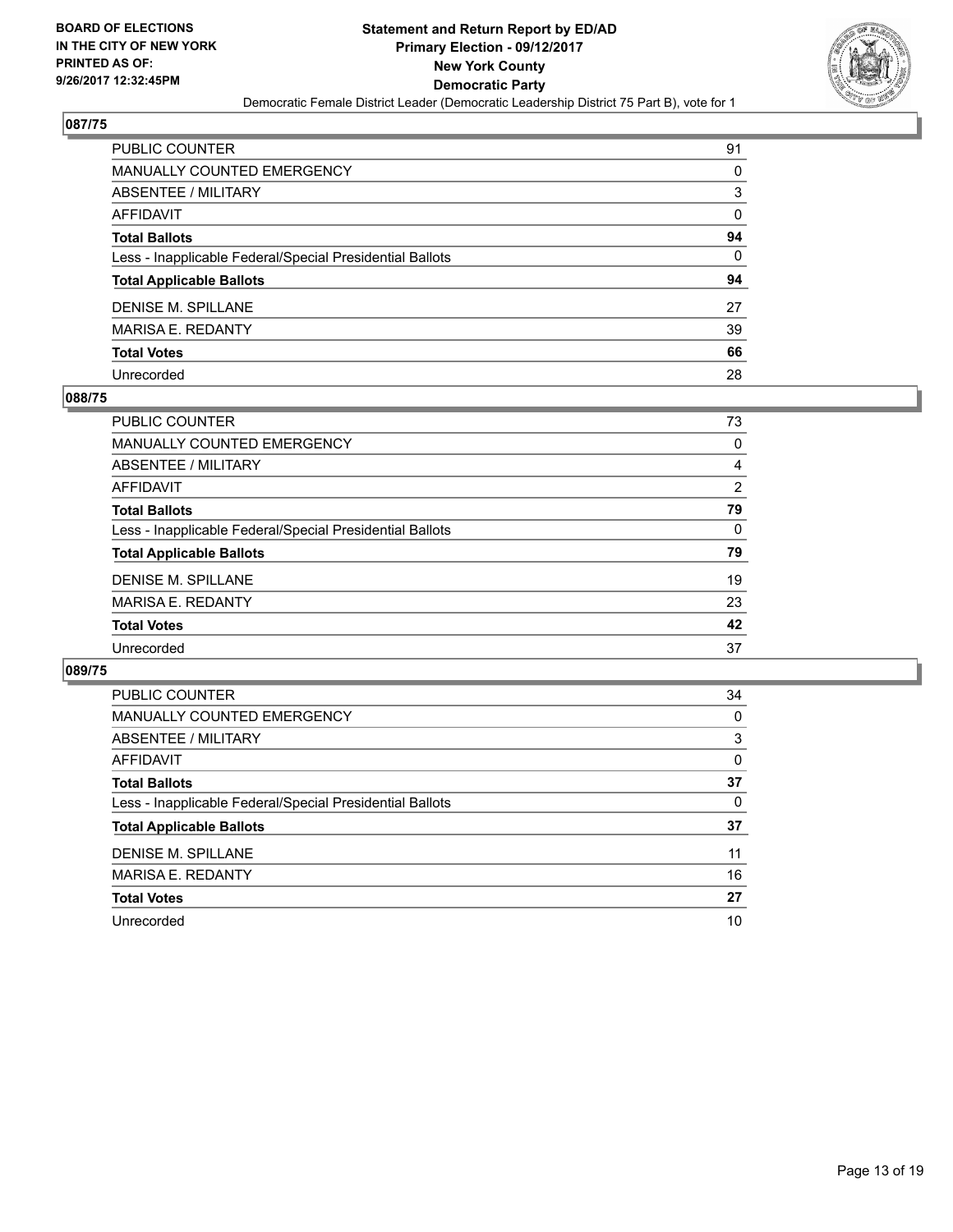

| <b>PUBLIC COUNTER</b>                                    | 51 |
|----------------------------------------------------------|----|
| <b>MANUALLY COUNTED EMERGENCY</b>                        | 0  |
| ABSENTEE / MILITARY                                      | 3  |
| AFFIDAVIT                                                | 0  |
| <b>Total Ballots</b>                                     | 54 |
| Less - Inapplicable Federal/Special Presidential Ballots | 0  |
| <b>Total Applicable Ballots</b>                          | 54 |
| DENISE M. SPILLANE                                       | 20 |
| <b>MARISA E. REDANTY</b>                                 | 14 |
| ELIZABETH MAXMAN (WRITE-IN)                              |    |
| <b>Total Votes</b>                                       | 35 |
| Unrecorded                                               | 19 |

#### **091/75**

| <b>PUBLIC COUNTER</b>                                    | 47 |
|----------------------------------------------------------|----|
| MANUALLY COUNTED EMERGENCY                               | 0  |
| ABSENTEE / MILITARY                                      | 3  |
| <b>AFFIDAVIT</b>                                         | 0  |
| <b>Total Ballots</b>                                     | 50 |
| Less - Inapplicable Federal/Special Presidential Ballots | 0  |
| <b>Total Applicable Ballots</b>                          | 50 |
| DENISE M. SPILLANE                                       | 18 |
| <b>MARISA E. REDANTY</b>                                 | 17 |
| <b>Total Votes</b>                                       | 35 |
| Unrecorded                                               | 15 |

| <b>PUBLIC COUNTER</b>                                    | 95             |
|----------------------------------------------------------|----------------|
| <b>MANUALLY COUNTED EMERGENCY</b>                        | 0              |
| ABSENTEE / MILITARY                                      | $\overline{2}$ |
| AFFIDAVIT                                                | $\Omega$       |
| <b>Total Ballots</b>                                     | 97             |
| Less - Inapplicable Federal/Special Presidential Ballots | 0              |
| <b>Total Applicable Ballots</b>                          | 97             |
| <b>DENISE M. SPILLANE</b>                                | 29             |
| <b>MARISA E. REDANTY</b>                                 | 30             |
| DEBORAH LAUTER (WRITE-IN)                                | 2              |
| <b>Total Votes</b>                                       | 61             |
| Unrecorded                                               | 36             |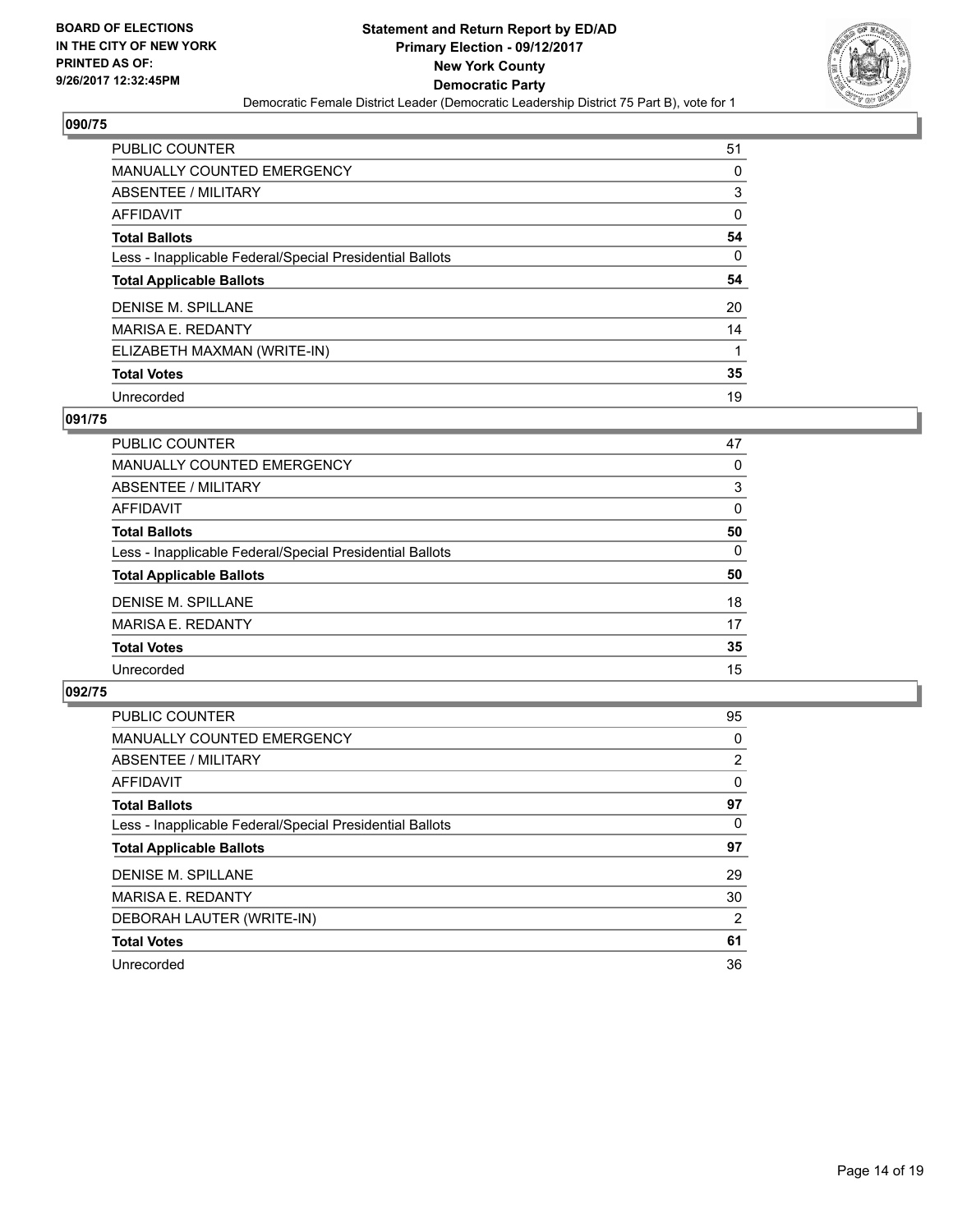

| PUBLIC COUNTER                                           | $\Omega$ |
|----------------------------------------------------------|----------|
| MANUALLY COUNTED EMERGENCY                               | 0        |
| <b>ABSENTEE / MILITARY</b>                               | 0        |
| AFFIDAVIT                                                | 0        |
| <b>Total Ballots</b>                                     | 0        |
| Less - Inapplicable Federal/Special Presidential Ballots | 0        |
| <b>Total Applicable Ballots</b>                          | 0        |
| <b>DENISE M. SPILLANE</b>                                | $\Omega$ |
| <b>MARISA E. REDANTY</b>                                 | $\Omega$ |
| <b>Total Votes</b>                                       | 0        |

#### **094/75**

| PUBLIC COUNTER                                           | 78 |
|----------------------------------------------------------|----|
| <b>MANUALLY COUNTED EMERGENCY</b>                        | 0  |
| ABSENTEE / MILITARY                                      | 2  |
| <b>AFFIDAVIT</b>                                         | 0  |
| <b>Total Ballots</b>                                     | 80 |
| Less - Inapplicable Federal/Special Presidential Ballots | 0  |
| <b>Total Applicable Ballots</b>                          | 80 |
| <b>DENISE M. SPILLANE</b>                                | 20 |
| <b>MARISA E. REDANTY</b>                                 | 39 |
| <b>Total Votes</b>                                       | 59 |
| Unrecorded                                               | 21 |
|                                                          |    |

| <b>PUBLIC COUNTER</b>                                    | 133 |
|----------------------------------------------------------|-----|
| <b>MANUALLY COUNTED EMERGENCY</b>                        | 0   |
| ABSENTEE / MILITARY                                      | 2   |
| AFFIDAVIT                                                |     |
| <b>Total Ballots</b>                                     | 136 |
| Less - Inapplicable Federal/Special Presidential Ballots | 0   |
| <b>Total Applicable Ballots</b>                          | 136 |
| <b>DENISE M. SPILLANE</b>                                | 42  |
| <b>MARISA E. REDANTY</b>                                 | 51  |
| <b>Total Votes</b>                                       | 93  |
| Unrecorded                                               | 43  |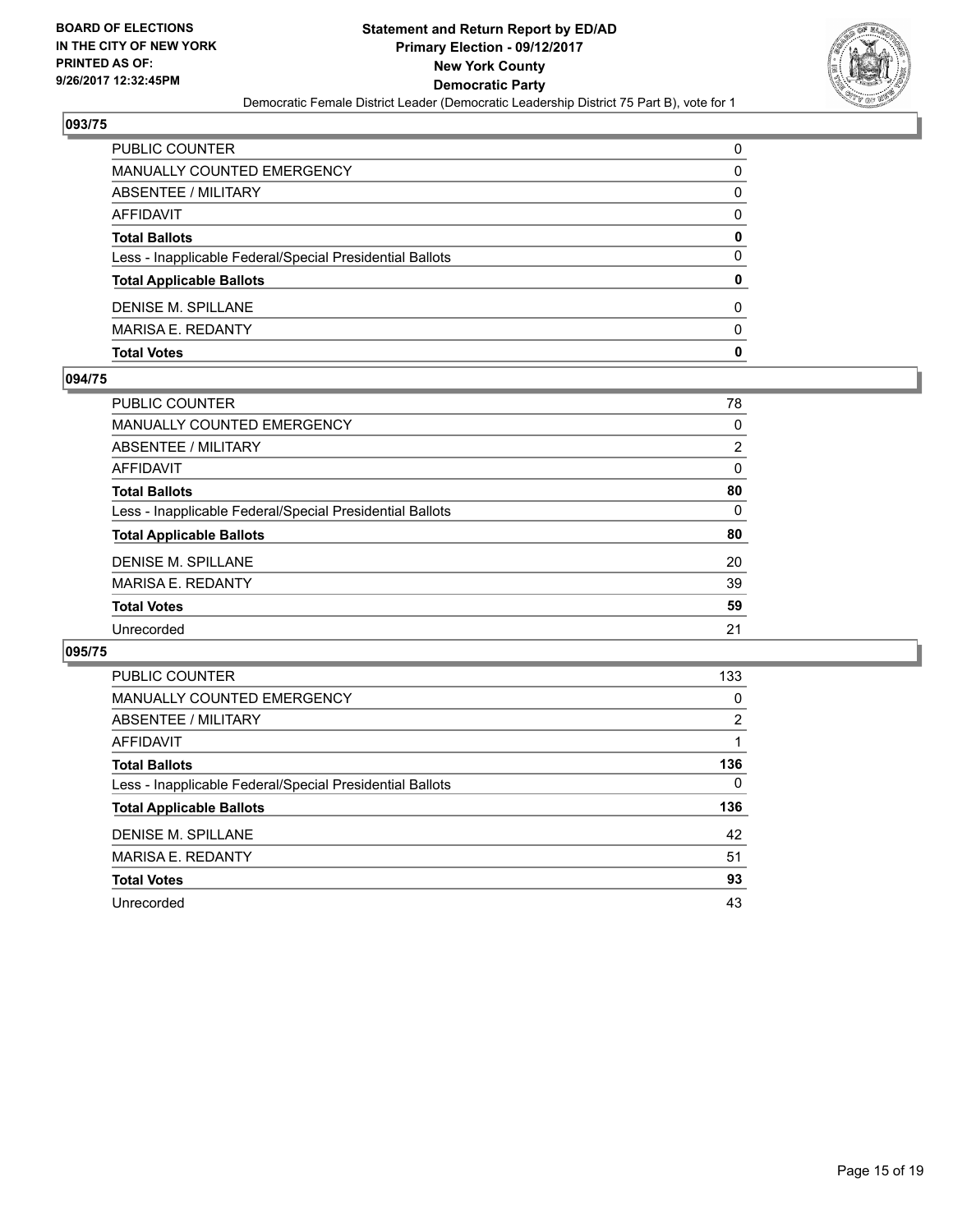

| PUBLIC COUNTER                                           | 70 |
|----------------------------------------------------------|----|
| MANUALLY COUNTED EMERGENCY                               | 0  |
| ABSENTEE / MILITARY                                      | 3  |
| AFFIDAVIT                                                | 0  |
| Total Ballots                                            | 73 |
| Less - Inapplicable Federal/Special Presidential Ballots | 0  |
| <b>Total Applicable Ballots</b>                          | 73 |
| DENISE M. SPILLANE                                       | 20 |
| MARISA E. REDANTY                                        | 25 |
| <b>Total Votes</b>                                       | 45 |
| Unrecorded                                               | 28 |

#### **097/75**

| <b>PUBLIC COUNTER</b>                                    | 105 |
|----------------------------------------------------------|-----|
| MANUALLY COUNTED EMERGENCY                               | 0   |
| ABSENTEE / MILITARY                                      | 4   |
| AFFIDAVIT                                                |     |
| <b>Total Ballots</b>                                     | 110 |
| Less - Inapplicable Federal/Special Presidential Ballots | 0   |
| <b>Total Applicable Ballots</b>                          | 110 |
| <b>DENISE M. SPILLANE</b>                                | 19  |
| <b>MARISA E. REDANTY</b>                                 | 39  |
| <b>Total Votes</b>                                       | 58  |
| Unrecorded                                               | 52  |

| <b>PUBLIC COUNTER</b>                                    | 92             |
|----------------------------------------------------------|----------------|
| <b>MANUALLY COUNTED EMERGENCY</b>                        | 0              |
| ABSENTEE / MILITARY                                      | $\overline{2}$ |
| AFFIDAVIT                                                | 0              |
| <b>Total Ballots</b>                                     | 94             |
| Less - Inapplicable Federal/Special Presidential Ballots | 0              |
| <b>Total Applicable Ballots</b>                          | 94             |
| <b>DENISE M. SPILLANE</b>                                | 28             |
| <b>MARISA E. REDANTY</b>                                 | 33             |
| <b>Total Votes</b>                                       | 61             |
| Unrecorded                                               | 33             |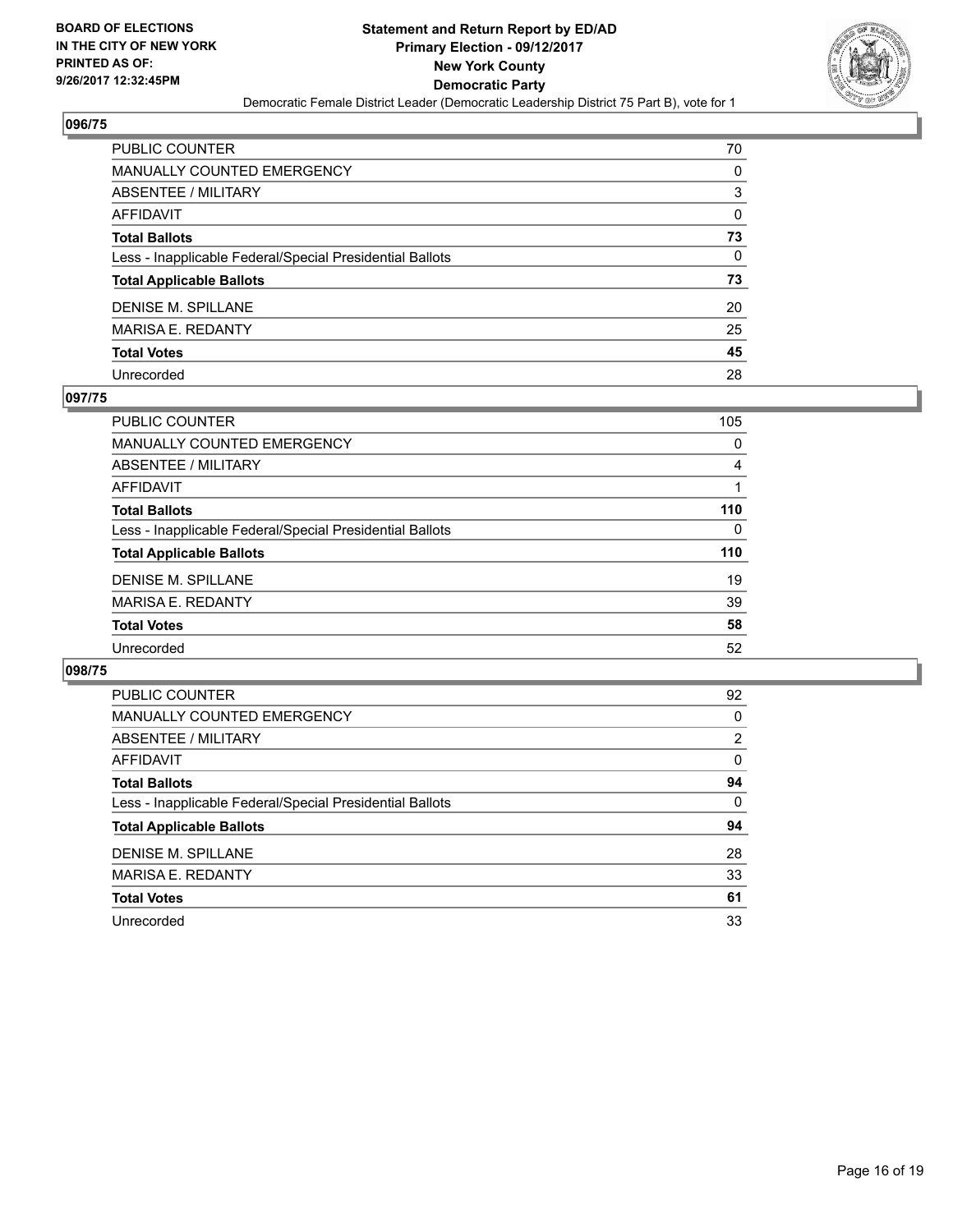

| PUBLIC COUNTER                                           | 106 |
|----------------------------------------------------------|-----|
| <b>MANUALLY COUNTED EMERGENCY</b>                        | 0   |
| <b>ABSENTEE / MILITARY</b>                               |     |
| <b>AFFIDAVIT</b>                                         | 0   |
| <b>Total Ballots</b>                                     | 113 |
| Less - Inapplicable Federal/Special Presidential Ballots | 0   |
| <b>Total Applicable Ballots</b>                          | 113 |
| <b>DENISE M. SPILLANE</b>                                | 27  |
| <b>MARISA E. REDANTY</b>                                 | 39  |
| <b>Total Votes</b>                                       | 66  |
| Unrecorded                                               | 47  |

#### **100/75**

| PUBLIC COUNTER                                           | 85             |
|----------------------------------------------------------|----------------|
| <b>MANUALLY COUNTED EMERGENCY</b>                        | 0              |
| ABSENTEE / MILITARY                                      | 3              |
| <b>AFFIDAVIT</b>                                         | $\overline{2}$ |
| <b>Total Ballots</b>                                     | 90             |
| Less - Inapplicable Federal/Special Presidential Ballots | 0              |
| <b>Total Applicable Ballots</b>                          | 90             |
| <b>DENISE M. SPILLANE</b>                                | 12             |
| <b>MARISA E. REDANTY</b>                                 | 57             |
| <b>Total Votes</b>                                       | 69             |
| Unrecorded                                               | 21             |
| .                                                        |                |

#### **101/75 COMBINED into: 060/75**

#### **102/75 COMBINED into: 060/75**

#### **103/75 COMBINED into: 112/69**

| <b>PUBLIC COUNTER</b>                                    | 70 |
|----------------------------------------------------------|----|
| MANUALLY COUNTED EMERGENCY                               | 0  |
| ABSENTEE / MILITARY                                      |    |
| AFFIDAVIT                                                | 0  |
| <b>Total Ballots</b>                                     | 71 |
| Less - Inapplicable Federal/Special Presidential Ballots | 0  |
| <b>Total Applicable Ballots</b>                          | 71 |
| DENISE M. SPILLANE                                       | 25 |
| <b>MARISA E. REDANTY</b>                                 | 35 |
| <b>Total Votes</b>                                       | 60 |
| Unrecorded                                               | 11 |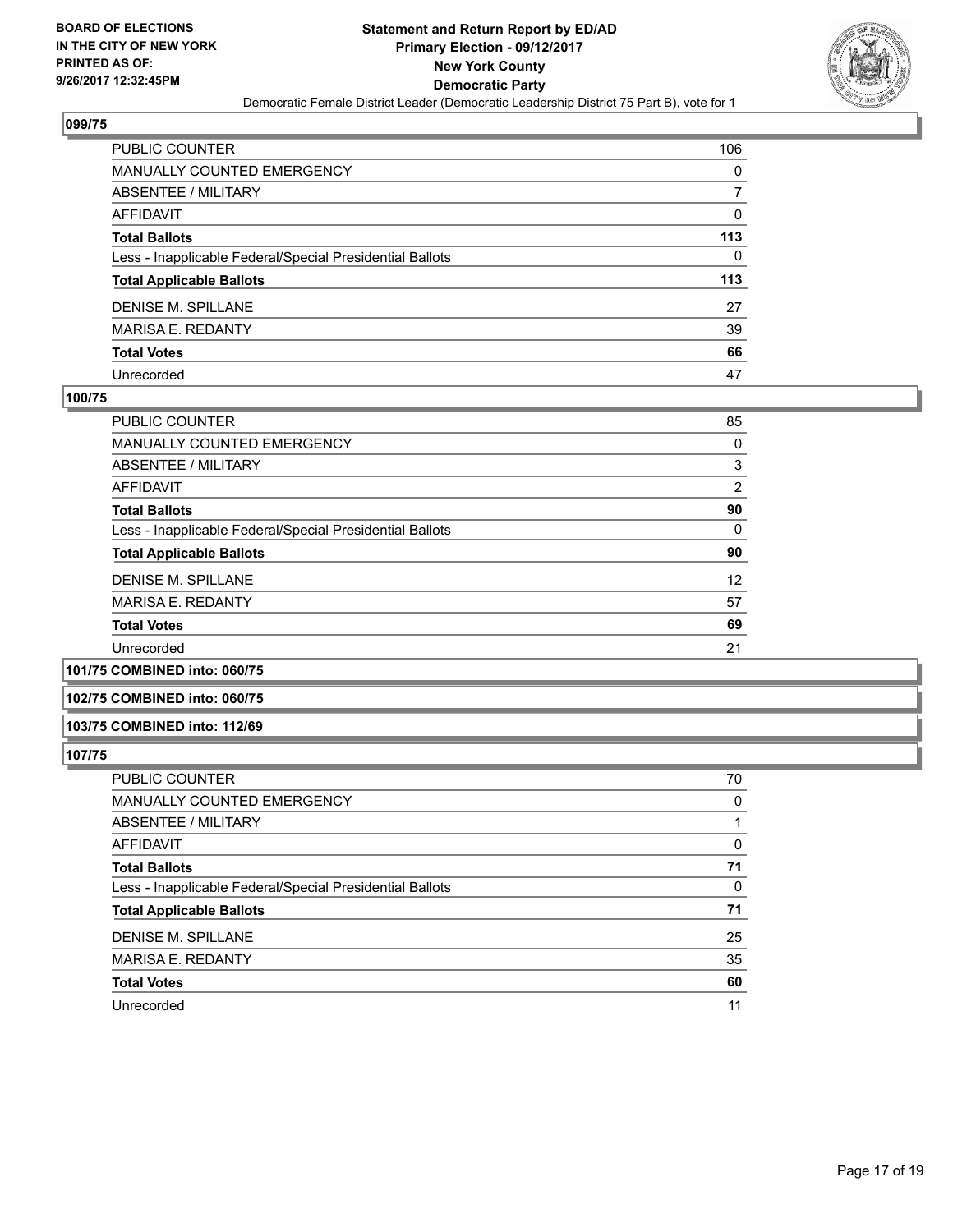

| PUBLIC COUNTER                                           | 115 |
|----------------------------------------------------------|-----|
| <b>MANUALLY COUNTED EMERGENCY</b>                        | 0   |
| ABSENTEE / MILITARY                                      | 4   |
| <b>AFFIDAVIT</b>                                         |     |
| <b>Total Ballots</b>                                     | 120 |
| Less - Inapplicable Federal/Special Presidential Ballots | 0   |
| <b>Total Applicable Ballots</b>                          | 120 |
| <b>DENISE M. SPILLANE</b>                                | 41  |
| <b>MARISA E. REDANTY</b>                                 | 43  |
| <b>Total Votes</b>                                       | 84  |
| Unrecorded                                               | 36  |

| PUBLIC COUNTER                                           | 94 |
|----------------------------------------------------------|----|
| <b>MANUALLY COUNTED EMERGENCY</b>                        | 0  |
| ABSENTEE / MILITARY                                      | 2  |
| AFFIDAVIT                                                | 2  |
| <b>Total Ballots</b>                                     | 98 |
| Less - Inapplicable Federal/Special Presidential Ballots | 0  |
| <b>Total Applicable Ballots</b>                          | 98 |
| <b>DENISE M. SPILLANE</b>                                | 41 |
| <b>MARISA E. REDANTY</b>                                 | 41 |
| CHRISTOPHER MATTE (WRITE-IN)                             |    |
| <b>Total Votes</b>                                       | 83 |
| Unrecorded                                               | 15 |